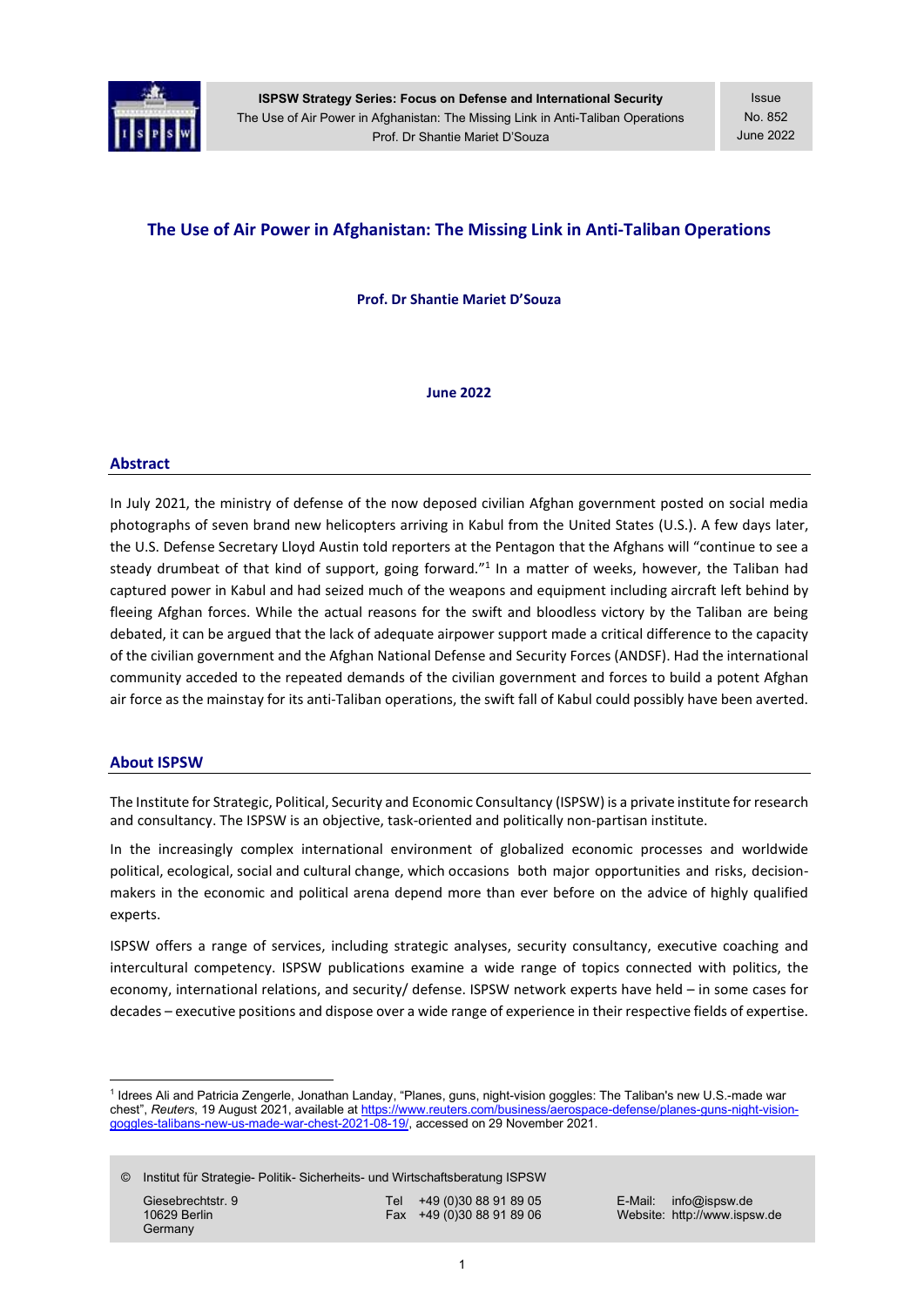

Issue No. 852 June 2022

### Analysis

## A Modest Air Force

Notwithstanding the stated objective to build a large Afghan army, the vision by the international community in general and the U.S. in particular did not include a potent Afghan air force. According to the U.S. Government Accountability Office (GAO), between 2003 and 2016 the US United States provided Afghan forces with 208 aircraft. A report by the U.S.-based Special Inspector General for Afghanistan Reconstruction (SIGAR) indicated that the Afghan Air Force was operating 167 aircraft, including attack helicopters and planes, at the end of June 2021.<sup>2</sup> While a category wise breakup of the aircraft is not available, only a fraction of them could have been for combat purposes. Immediately in the aftermath of the Taliban takeover, about 40 to 50 aircraft had been flown to Uzbekistan and Tajikistan by Afghan pilots seeking refuge. According to the head of the Russian state arms exporter Rosoboronexporter, the Taliban reportedly captured nearly 100 Mi-17 Hip helicopters<sup>3</sup>, although a large number of them were believed to be not operational.

The ANDSF remained dependent on the air support provided by the U.S., with the latter using its discretion whether to provide such support to a particular operation or not.<sup>4</sup> Reports suggest that such air support to the Afghan forces was available till mid-July 2021. That month, at least four air strikes were carried out on the Taliban, at the request of the ANDSF. Two strikes were meant to destroy military equipment, including an artillery piece and a vehicle, that the Taliban had taken from Afghan forces. And the other two targeted Taliban fighting positions. On most occasions, such air strikes were organised using combat aircraft based in locations in the middle east countries within the range of Afghanistan and also including warplanes aboard an aircraft carrier in the region and fighters and bombers in the Persian Gulf area.

Although the U.S. had assured the continuation of air support to the ANDSF even after 31 August pullout, such support was to be restricted for operations against the al Qaeda and other terror groups, and not against the Taliban. The fear that an all-out affront on the Taliban using air power could displease the group and the possibility of pulling out of the peace talks may have influenced the U.S. policy decision.

From the perspective of the U.S., the ANDSF had grown over dependent on the air support and were somewhat reluctant to use the available combat aircraft themselves.<sup>5</sup> However, this was a simplistic explanation as the AAF was besieged with several problems all through its existence.

### Dependency Syndrome

Notwithstanding the supply of air crafts and helicopters by the U.S., maintenance issues and other shortcomings severely inhibited the AAF's ability to help fend off Taliban advances and support Afghan soldiers on the battlefield. Till the very end, the AAF lacked fighter jets and was dependent on Cessna AC-208 Caravans and Brazilian-made A-29 Super Tucanos light attack aircraft. A significant part of the AAF's involvement in CT

<sup>3</sup> Andrew Roth, "Taliban have captured more than 100 military helicopters, Russia says", The Guardian, 25 August 2021, available at https://www.theguardian.com/world/2021/aug/25/taliban-capture-more-than-100-mi17-helicopters-afghan-armedforces-russia-says, accessed on 30 November 2021.

© Institut für Strategie- Politik- Sicherheits- und Wirtschaftsberatung ISPSW

**Germany** 

Giesebrechtstr. 9 Tel +49 (0)30 88 91 89 05 E-Mail: info@ispsw.de<br>10629 Berlin Fax +49 (0)30 88 91 89 06 Website: http://www.isps

 $^2$  Vikas Pandey & Shadab Nazmi, "Afghanistan: Black Hawks and Humvees - military kit now with the Taliban", BBC, 29 August 2021, available at https://www.bbc.com/news/world-asia-58356045, accessed on 30 November 2021.

<sup>4</sup> Authors interviews with AAF personnel in Afghanistan in May 2017.

<sup>&</sup>lt;sup>5</sup> "US Launched Several Airstrikes in Support of Afghan Forces", *Forbes*, 22 July 2021, available at

https://www.military.com/daily-news/2021/07/22/us-launched-several-airstrikes-support-of-afghan-forces.html, accessed on 02 December 2021.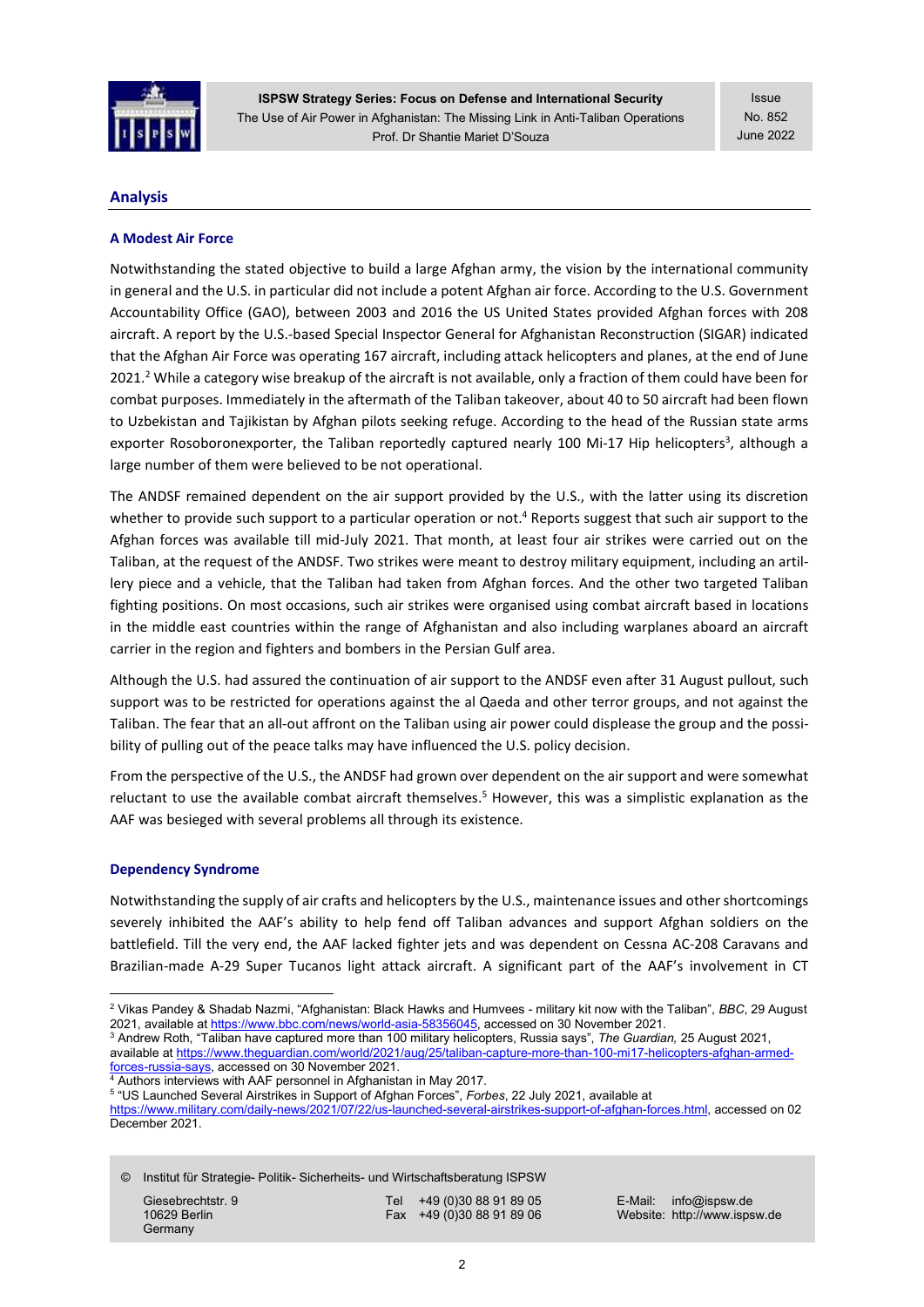

Issue No. 852 June 2022

operations was by using helicopters. Not surprisingly, this made the low-flying helicopters vulnerable against the insurgents and others, who had access to mortars and rocket-propelled grenades. For instance, in March 2021, four crew and five soldiers, on board the military MI-17 helicopter of the AAF, were killed after it was shot down in Maidan Wardak province in Central Afghanistan.<sup>6</sup> Interestingly, however, the attackers belonged to an anti-Taliban Hazara warlord Abdul Ghani Alipur. Alipur, although fiercely anti-Taliban, was a source of constant trouble for Kabul over killing, abduction and extortion activities. Separately, AAF pilots, during media interactions, described several instances of their helicopters either being hit by bullets or narrowly missing the incoming RPGs fired by the insurgents.

Maintenance of the entire fleet of Afghanistan's fleet of UH-60 Black Hawk helicopters and C-130 Hercules transport planes remained all through in the hands of the U.S. and other foreign contractors. According to a New York Times report in June 2021, the Afghan military "is heavily reliant on American and other foreign contractors for repairs, maintenance, fueling, training and other jobs necessary to keep their forces operating."<sup>7</sup> This meant that the departure of the U.S. forces and the contractors made the trouble-free flying of the aircraft and choppers an impossible task. In April 2021, Gen. Kenneth F. McKenzie Jr., the head of the Pentagon's Central Command, which oversees Afghanistan, told a Senate committee in Washington, "I am concerned about the ability of the Afghan military to hold on after we leave, the ability of the Afghan Air Force to fly, in particular, after we remove the support for those aircraft."<sup>8</sup>

While disaggregated data on the total number of contractors for AAF is not available, the SIGAR report of 2020 provides the overall number of contractors, belonging to the U.S., Afghanistan and other foreign countries. According to the report, 'there were over 18,000 Defence Department contractors in Afghanistan, including 6,000 Americans, 5,000 Afghans and 7,000 from other countries, 40 percent of whom are responsible for logistics, maintenance or training tasks'. It is understandable that the contractors for the AAF were entirely from foreign countries. The U.S. did not share a particularly high opinion either on the capacity of the Afghan contractors or the Afghan military's own performance at undertaking the necessary maintenance work. According to the SIGAR, as of December 2020, the Afghan National Army (ANA) was completing just under 20 percent of its own maintenance work orders, well below the goal of 80 percent that had been set. Similarly, the Afghan National Police (ANP) could carry out only 12 percent of its own maintenance work against a target of 35 percent.

Answer to the question, 'why did the U.S. fail to invest in making the Afghans capable of maintaining their aircraft?' needs to be contextualized within the larger pattern of international aid and assistance provided to Afghanistan by international community. Although a huge sum of assistance did flow into the country for two decades, the critical need of enabling the development of local capacities was never factored into those aid delivery mechanisms. Principal reliance of foreign experts and contractors sustained what has come to be known as the 'Phantom aid' phenomenon, which resulted in a large portion of assistance money returning to

© Institut für Strategie- Politik- Sicherheits- und Wirtschaftsberatung ISPSW Giesebrechtstr. 9 Tel +49 (0)30 88 91 89 05 E-Mail: info@ispsw.de<br>10629 Berlin Fax +49 (0)30 88 91 89 06 Website: http://www.isps Germany

 $^6$  "Nine die as Afghan military chopper shot down in militia stronghold", *Arab News*, 18 March 2021, available at https://www.arabnews.com/node/1827391/world, accessed on 29 November 2021.<br><sup>7</sup> Thomas Gibbons-Neff. Helene Cooper and Fric Schmitt. "Departure of U.S. Contro

Thomas Gibbons-Neff, Helene Cooper and Eric Schmitt, "Departure of U.S. Contractors Poses Myriad Problems for Afghan Military", The New York Times, 19 June 2021, available at https://www.nytimes.com/2021/06/19/world/asia/Afghanistan-<u>withdrawal-contractors.html</u>, accessed on 30 November 2021.<br><sup>8</sup> "U.S. general concerned about capability of Afghan security forces", *Reuters*, 22 April 2021, available at

https://www.reuters.com/world/middle-east/us-general-concerned-about-afghan-security-forces-after-troop-withdrawal-2021-04- 22/, accessed on 01 December 2021.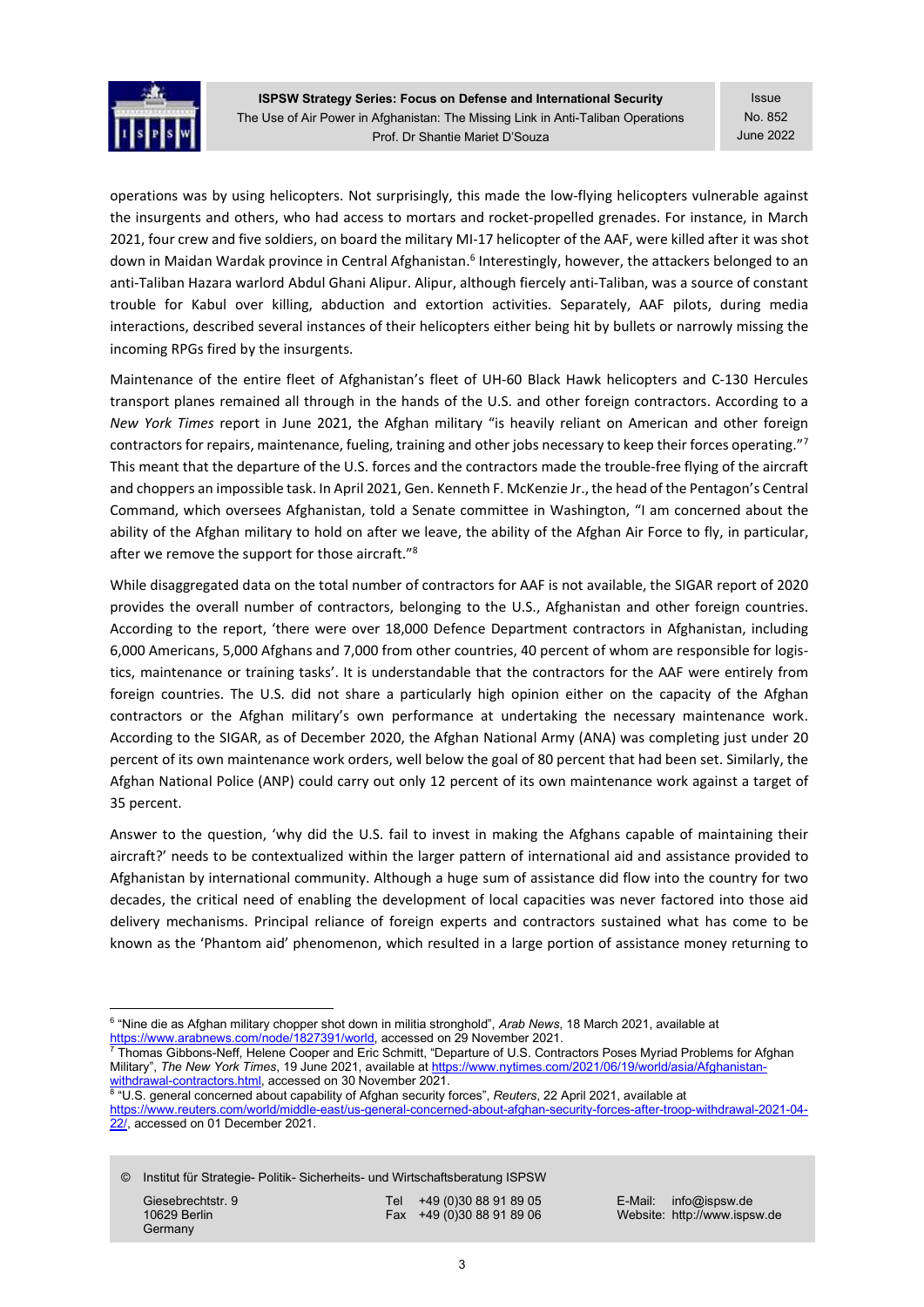

Issue No. 852 June 2022

the donor country through appointment of handsomely-paid experts, consultants, contractors and subcontractors.

A last-minute proposal to retain the foreign contractors servicing the AAF aircraft and let them continue working in Afghanistan even after the U.S. withdrawal and arranging their payment through the international assistance to the Afghan government, fell through due to the prevailing insecurity and also due to the fears of pervasive corruption and mismanagement. This partially explains the dramatic collapse of the security structure in Kabul in August. A number of disheartened and low-morale AAF pilots had little option but to flee to neighouring Uzbekistan and Tajikistan with their planes and choppers, rather than putting up a fight. On 15 August, the day the Taliban took over Kabul, Uzbek air defence forces intercepted and shot down an Afghan military aircraft after it entered their air space without permission. Two pilots of the plane survived the accident and were sent to a military hospital for treatment. Nevertheless, a statement by the Uzbekistan government said that 46 Afghan aircraft, including 24 helicopters, had landed in its territory. On the same day, 143 Afghan soldiers in three planes and two helicopters landed in Tajikistan.<sup>9</sup>

#### The 'Russia' Factor

For past several years, the fleet of Russian Mi-17 'Hip' utility helicopters formed the AAF's backbone and were deployed in operations to transport troops, deliver ammunition to the combat troops and also in evacuation missions. The familiarity of the Afghans with this helicopter combined with their lesser price and easy maintenance and readily available spare parts made the Mi-17, a preferred machine. A fairly large number of Afghan technicians had been trained to maintain them in flying conditions. Considering these factors, the U.S. procured 50 Mi-17 helicopters for the AAF between 2005 and 2012. The purchase was also due to an arrangement worked out by NATO as part of its efforts to foster closer Russian cooperation with the alliance.

However, in 2013, the plan to buy 30 more helicopters ran into opposition in U.S. Congress, which opposed the use of American funds for the purchase of military hardware from Russia. Even the Pentagon's plea to let the deal go through failed. That time, the Defence Secretary, Chuck Hagel, had argued, "Easy maintenance, unsophisticated. We can get it pretty quickly. That's the one they want."<sup>10</sup> However, an audit report by SIGAR concluded that providing the rudimentary AAF with 30 more helicopters is imprudent as the latter was incapable of operating and maintaining the aircraft without significant U.S. military support.

To tide over the crisis, the U.S. had the option of procuring second-hand Mi-17s from former Soviet states, several of which are NATO members. However, it decided to supply Afghanistan with the UH-60 Blackhawk helicopters, arguing that by the mid-2030s, it could replace the entire fleet of Mi-17s, and make the Afghans fly and maintain them without the assistance from the foreign contractors. Delivery of such helicopters were scheduled till June 2021, when President Joe Biden told a visiting Afghan delegation that the US would provide 37 Blackhawks and two A-29 Super Tucano fixed wing aircraft to Afghanistan.<sup>11</sup>

© Institut für Strategie- Politik- Sicherheits- und Wirtschaftsberatung ISPSW

**Germany** 

Giesebrechtstr. 9 Tel +49 (0)30 88 91 89 05 E-Mail: info@ispsw.de<br>10629 Berlin Fax +49 (0)30 88 91 89 06 Website: http://www.isps

<sup>&</sup>lt;sup>9</sup> "Uzbekistan shoots down fleeing Afghan military plane", Anadolu Agency, 16 August 2021, available at https://www.aa.com.tr/en/asia-pacific/uzbekistan-shoots-down-fleeing-afghan-military-plane/2337012, accessed on 01 December 2021.

<sup>&</sup>lt;sup>10</sup> "Congress fuming over U.S. purchase of Russian helicopters for Afghanistan", Washington Post, 12 July 2013, available at https://www.washingtonpost.com/world/national-security/congress-fuming-over-us-purchase-of-russian-helicopters-forafghanistan/2013/07/12/33aecde0-ced0-11e2-8f6b-67f40e176f03\_story.html, accessed on 30 November 2021. 11 "US to provide 37 Black Hawk helicopters, 2 A-29 Super Tucano to Afghanistan", ANI News, 30 June 2021, available at https://www.aninews.in/news/world/asia/us-to-provide-37-black-hawk-helicopters-2-a-29-super-tucano-toafghanistan20210630210656/, accessed on 02 December 2021.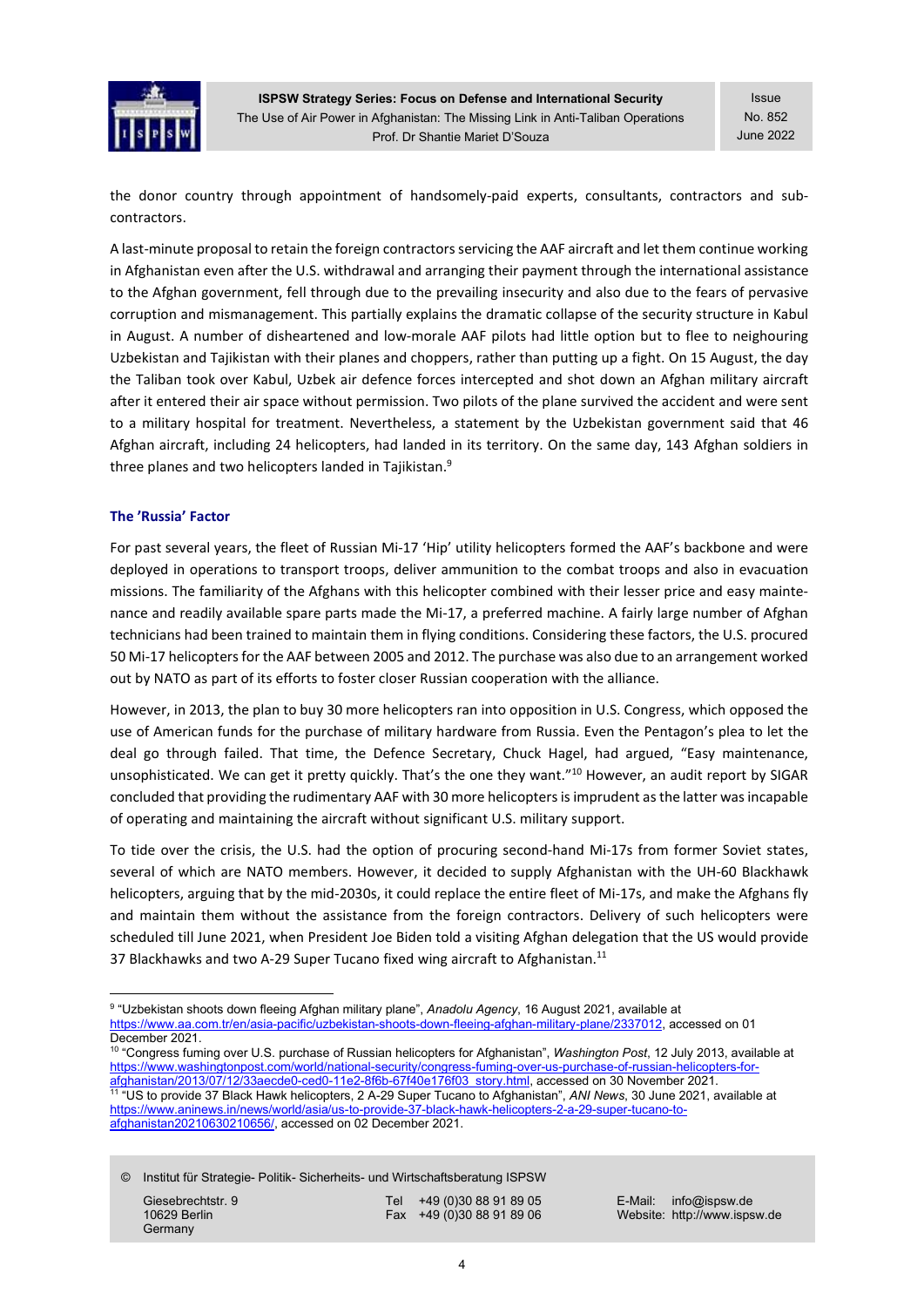

Issue No. 852 June 2022

The switch from Mi-17 to the Blackhawks was never a smooth one for the AAF. Training pilots and maintenance staff on the new machine was a daunting task. The limited number of pilots and maintenance personnel who had been trained only on the Mi-17s could never operate with ease with the Blackhawks. Worse still, with the U.S. drawdown of forces, which also included the contractors, the AAF struggled to keep its Blackhawks operational. By April 2021, the readiness of the Blackhawk fleet had dipped to 78 percent and in the next three months, to a bare 39 percent.

#### Lessons Learnt

Three clear flaws are identifiable in the U.S./NATO approach towards building a capable and independent AAF. Firstly, the AAF was never allowed to have a significant combat role. The U.S., with a bid to control the pace and direction of the conflict retained that role for itself. Secondly, the AAF's capacities remained sub-optimal due to the U.S.' own compulsions for switching from a predominantly Russian to an American platform. And thirdly, the abrupt and swift withdrawal of the U.S. and NATO forces, without making any exigency plan to support the AAF, put the final nail on the latter's coffin.

Several years prior to the fall of Kabul, senior Afghan commanders had underlined the need for the AAF's critical role in anti-Taliban operations, extending its mandate beyond its primary role in providing logistics, troops deployment, and participating in rescue missions. Even as the Taliban continued with their territory capturing spree and marched towards Kabul, calls were repeatedly made by the Afghan military for air support from the U.S. to halt the Taliban offensive. According to a report<sup>12</sup>, the Ashraf Ghani government even reached out to India, seeking 'robust air support' to fight the Taliban. It is debatable whether the last-minute insertion of a foreign air power would have made any difference to the prospect of the Taliban victory.

However, it is undeniable that the strategic planning of the AAF's evolution had to be around its combat centric role. While such a project would have required greater resources and effort from the U.S. and NATO countries, it would have added tremendously to the capacities of the ANDSF. As a result, the swiftness with which the Taliban overran the ANDSF's defences possibly could have been delayed, if not prevented. The fact that the Taliban did not have access to combat helicopters and fighter aircraft would have also played on the psyche of its fighters. At one level, this may possibly have led to an escalation of the conflict, with the Taliban leadership and their sponsors seeking counter measures and possibly, antidotes similar to the Stinger missiles that had defeated the Soviet forces in the late 1980s. At the other, the ANDSF's capacity enhancement with the AAF's support would have made them worthy opponents of the insurgents. The end game in Afghanistan would possibly have been different from what it is today.

Remarks: Opinions expressed in this contribution are those of the author. This article was originally published in the Journal of the College of Air Warfare (CAW), India, April 2022.

\*\*\*

© Institut für Strategie- Politik- Sicherheits- und Wirtschaftsberatung ISPSW Giesebrechtstr. 9 Tel +49 (0)30 88 91 89 05 E-Mail: info@ispsw.de<br>10629 Berlin Fax +49 (0)30 88 91 89 06 Website: http://www.isps

**Germany** 

<sup>&</sup>lt;sup>12</sup> Nayanima Basu, "Afghan govt wants IAF support to crush Taliban as fighting worsens across the country", The Print, 10 August 2021, available at https://theprint.in/diplomacy/afghan-govt-wants-iaf-support-to-crush-taliban-as-fighting-worsensacross-the-country/712182/, accessed on 02 December 2021.